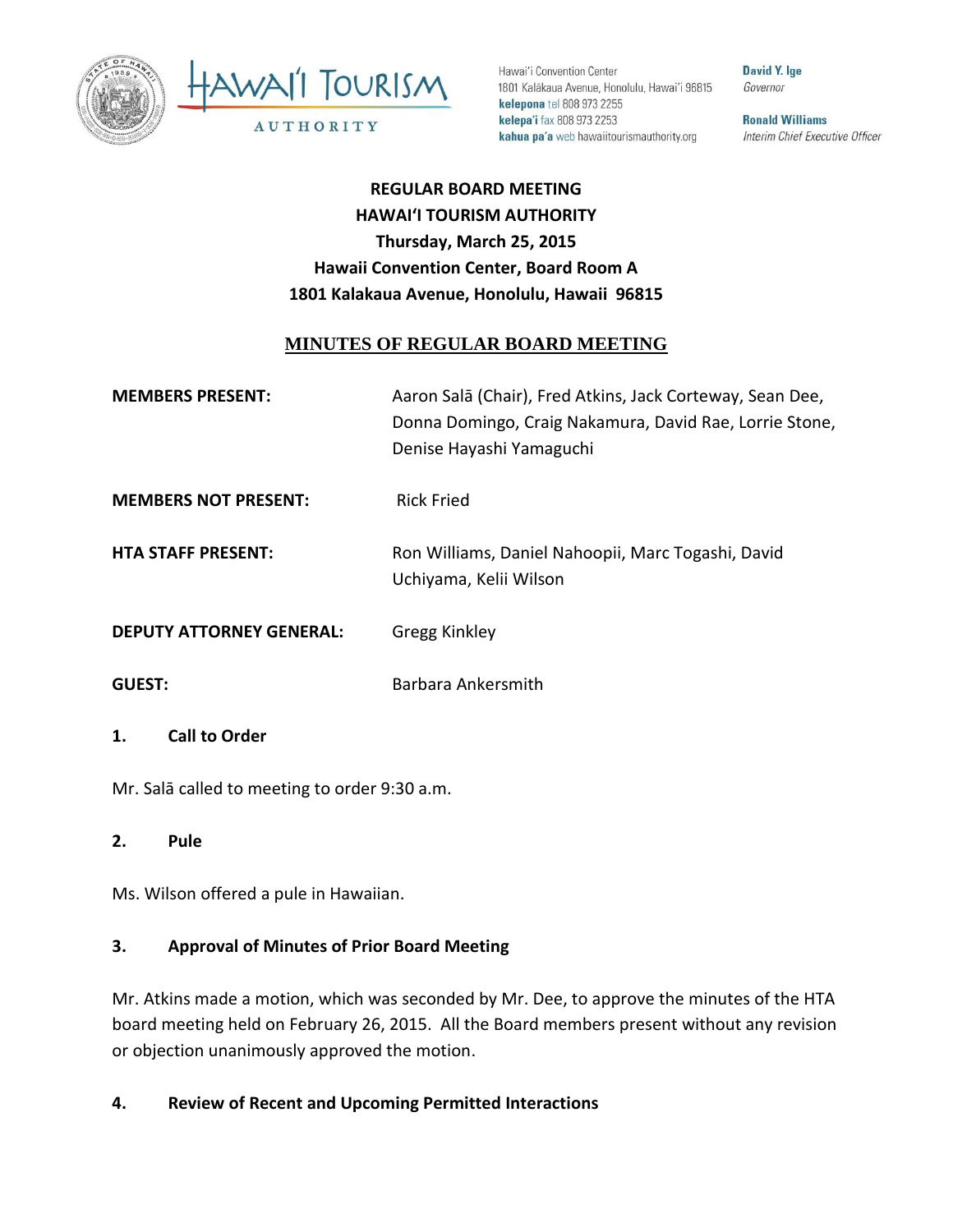Since the last board meeting, Mr. Rae reported that he met with Mr. Salā to discuss strategic planning for HTA. Mr. Dee also reported that he met with Mr. Salā to discuss Grammy awards pertaining to Hawaiian music. Mr. Salā reported that he met with Mr. Dee and Mr. Rae, individually, to discuss the marketing updates. During each of the respective meetings, there were no commitments to vote by any of the Board member attending the meeting.

# **5. Report of the CEO Relating to the Implementation of the State Tourism Strategic Plan Initiatives and/or Staff's Current Assessments of the HTA's Programs**

It was noted that a "Report of the CEO" was included a folder, which contained documents related to the agenda items for this board meeting and previously distributed to the Board members. The Report of the CEO provided February marketing reports from the marketing contractors in each of the major marketing areas. Mr. Williams distributed a handout entitled "2015 Legislative Session, HTA Bill Tracking List." He referred to a recent newspaper article regarding a legislative measure to increase HTA's administrative expenses. He asked whether Board members have questions or comments regarding any of the legislative measures discussed in the handout.

Mr. Atkins inquired as to the status of a bill authorizing \$40 million in revenue bonds to acquire a conservation easement in Turtle Bay. After Mr. Williams noted, "it died in the House," Ms. Stone responded that the bill "may still be alive" and Act 81, Session Laws Hawaii 2014 ("Act 81"), would still be the applicable law if the bill did not pass. She also noted that the deadline established under Act 81 to issue a bond would not be met. If the deadline could not be met, Act 81 may not be implemented and a new legislative measure would need to be started all over again. Ms. Stone stated her understanding that if the bond was not timely issued, there would be "no need to follow-up with due diligence" because there was no money to fund the purchase. Mr. Williams subsequently requested a board motion to "stop the due diligence." However, Deputy Attorney General Kinkley advised the Board that adopting such a motion may be a violation of the Sunshine Law because the public was not informed on the agenda of any action to be taken on this agenda item.

Mr. Williams proceeded to discuss a legislative measure increasing the Tourism Special Fund's allowance for HTA's administrative expenses from 5% to 6  $\frac{1}{2}$ %. He noted that HTA is seeking an appropriation from Transient Accommodation Tax ("TAT") revenues to cover future expenses. Mr. Williams stated he "did not want to put us in a situation of not having funds when the need arises" and it was a "business decision" to prevent HTA from being "stymied." In response to a question from Mr. Rae regarding the initial establishment of the "administrative cap," Ms. Stone stated it was established by law to prevent "runaway costs in

<sup>2</sup>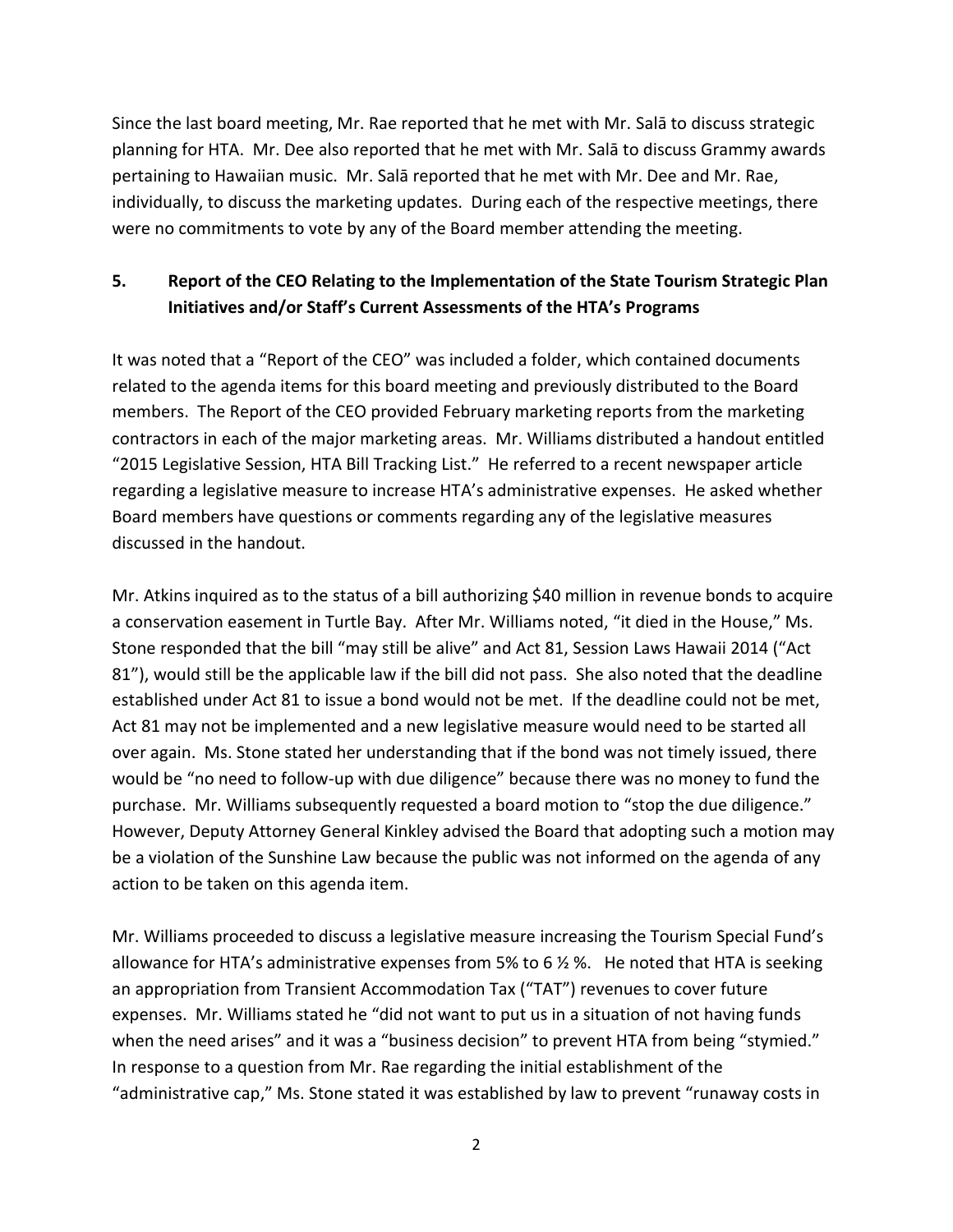government" when HTA was first established. She noted when the "administrative cap" was established, various indirect costs, such as a budget allocation for fringe benefits, were "unforeseen."

In response to an inquiry from Mr. Atkins regarding the status of a legislative measure to allocate TAT revenues to the Department of Land and Natural Resources, Mr. Williams stated that the measure was "still alive." In response to an inquiry from Mr. Corteway, Mr. Williams stated that the legislative measure to move the film office to the HTA is "still alive."

## **6. Presentation and Discussion on Visitor Statistics**

It was noted that the dashboards of key tourism economic indicators were included in a folder containing documents related to the agenda items for this meeting and were previously distributed to the Board members for consideration and discussion.

Mr. Nahoopii provided a PowerPoint presentation entitled "Current Visitor Data, February 2015" dated March 25, 2015. As an overview, he noted that although total arrivals grew 2.3% to 661,747 in February, visitors spent less as compared to the same time last year and reflected a \$53 million loss. Based upon recently approved higher targets, which were established to sustain the additional air seats in North America and Oceania, the key performance indicators for arrivals and spending were below targets. In regards to arrivals and length of stay on the neighbor islands, Mr. Nahoopii noted that Oahu, Kauai and Hawaii Island had missed its targets due to lower U.S. East and Japan arrivals. There was a 22% decline in Japan visitors going to Hawaii Island and day trips were down 10%.

In regards to visitor expenditures, Mr. Nahoopii noted that although spending had increased slightly from U.S. West and Canada, spending from Japan and U.S. East had substantially declined. There was a \$43 million loss in spending from Japan and U.S. East as compared to the same time last year. In regards to year-to-date personal daily spending, there was a 6.4% decrease in spending, especially in the expenditure category for shopping and lodging. Visitors from Japan and U.S. East visitors had spent less on lodging at hotels and booking. Instead, they stayed at bed & breakfast, time-share, or rental units. Japan visitors are also traveling more as "FIT" (free independent traveler) and not as part of a group package.

In regards to air seat capacity, although there was a 4.9% air seat increase in February, domestic and international seats were down slightly due to a decrease in international charters (-79.9%). Mr. Nahoopii noted that when additional air service were provided in the "hub" areas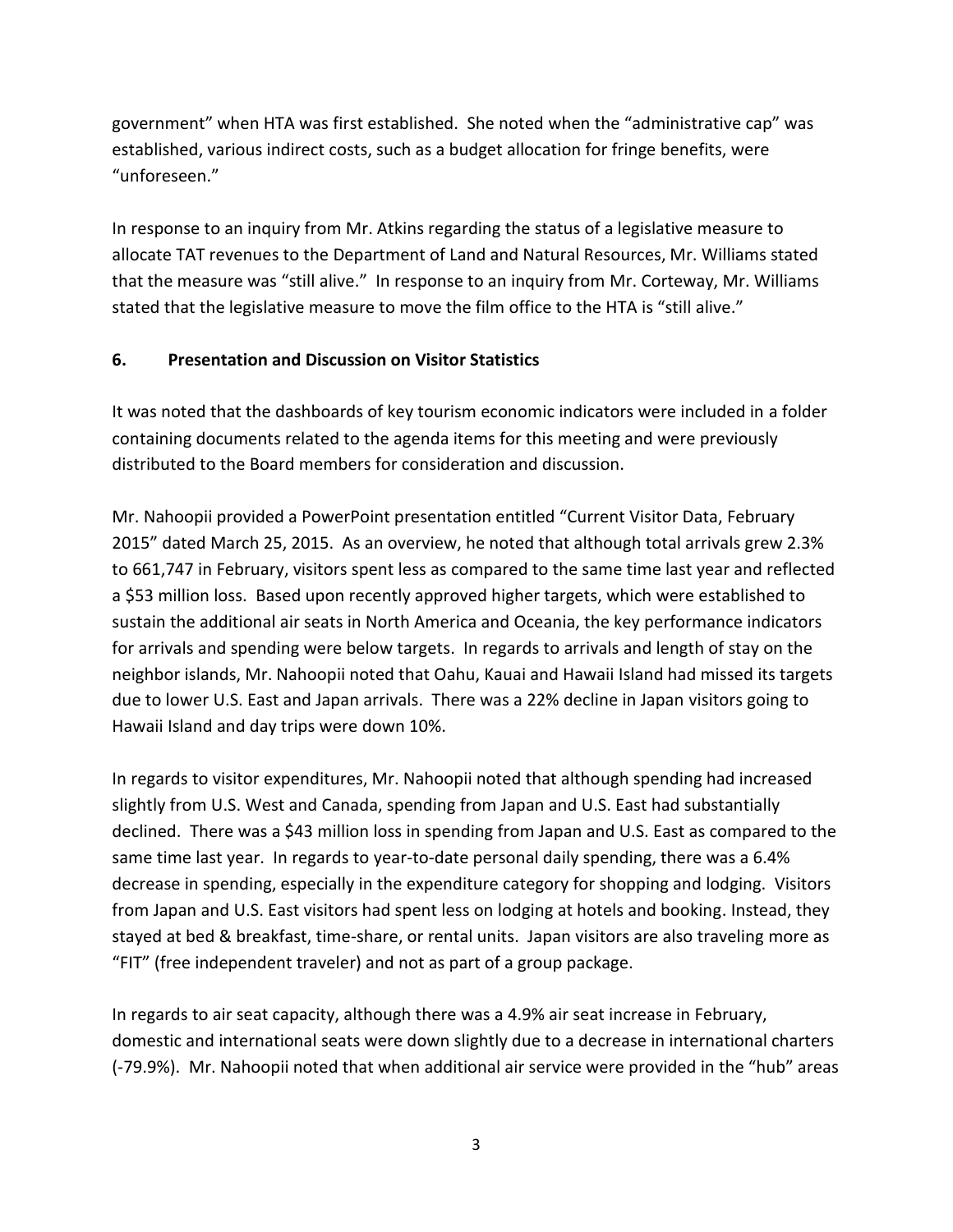of San Francisco, Seattle, and Los Angeles, it also made more air service available for travelers coming to Hawaii from U.S. East and Europe.

On a monthly basis, visitor arrivals in February were below target despite a year-over-year increase in arrivals. Declines in monthly visitor arrivals were noted in the U.S. East, Japan and international cruise ship markets. It was noted that the large cruise ships port in Hawaii every other year. Although Canadian arrivals were down, they had spent more. After noting that Oceania visitor arrivals were up and arrivals from developing markets were down, Mr. Nahoopii stated that we are "in this transitional period to maintain what we achieved last year." He also added that we are "still busier than we were last year" because our average daily census was up in February.

In regards to visitor arrivals from the various markets in February, Mr. Nahoopii noted that U.S. West was ahead of targets due to additional air seats being available; U.S. East was below targets because of a reduction in MCI visitors as compared to last year when there were two large conventions; Japan's drop in arrivals was based on a belief that the Japan visitors are delaying their travel because of an anticipated drop in air fares due to lower cost of fuel; the current Canadian visitor are not your typical "snow bird" and many are now not staying in hotels; there were more Chinese visitors because lunar new year was in February this year; arrivals from Korea and Oceania were below expectations; Oceania remains positive due to a 45% increase in new air seats from New Zealand; and, Taiwan and Latin America did not meet expectations for February 2015.

In regards to hotel occupancy, January occupancy was down because fewer visitors stayed in hotels and more visitors were staying in condominiums and time-share units. Mr. Nahoopii noted a drop in occupancy in the "upper upscale class" of hotel units, which is the type of units "we have more of" in Hawaii. He anticipates occupancy in February to also show a drop in occupancy. In regards to hotel average daily rates, January was up only 2.4 %. Mr. Nahoopii noted there were "lower average hotel rates in Waikiki for the first time" and that the average daily rates for upper upscale hotel rooms also dropped.

Mr. Rae asked how a visitor landing in Oahu and immediately traveling to Kauai would be reflected in the visitor data. Mr. Nahoopii responded that the visitor would be reflected as traveling to Kauai and that the data is obtained from a survey completed by the visitor. Mr. Dee offered a suggestion for a presentation at the next meeting regarding the "value of the MCI guests" and knowing where they are staying, total spending and impact on the "tax base."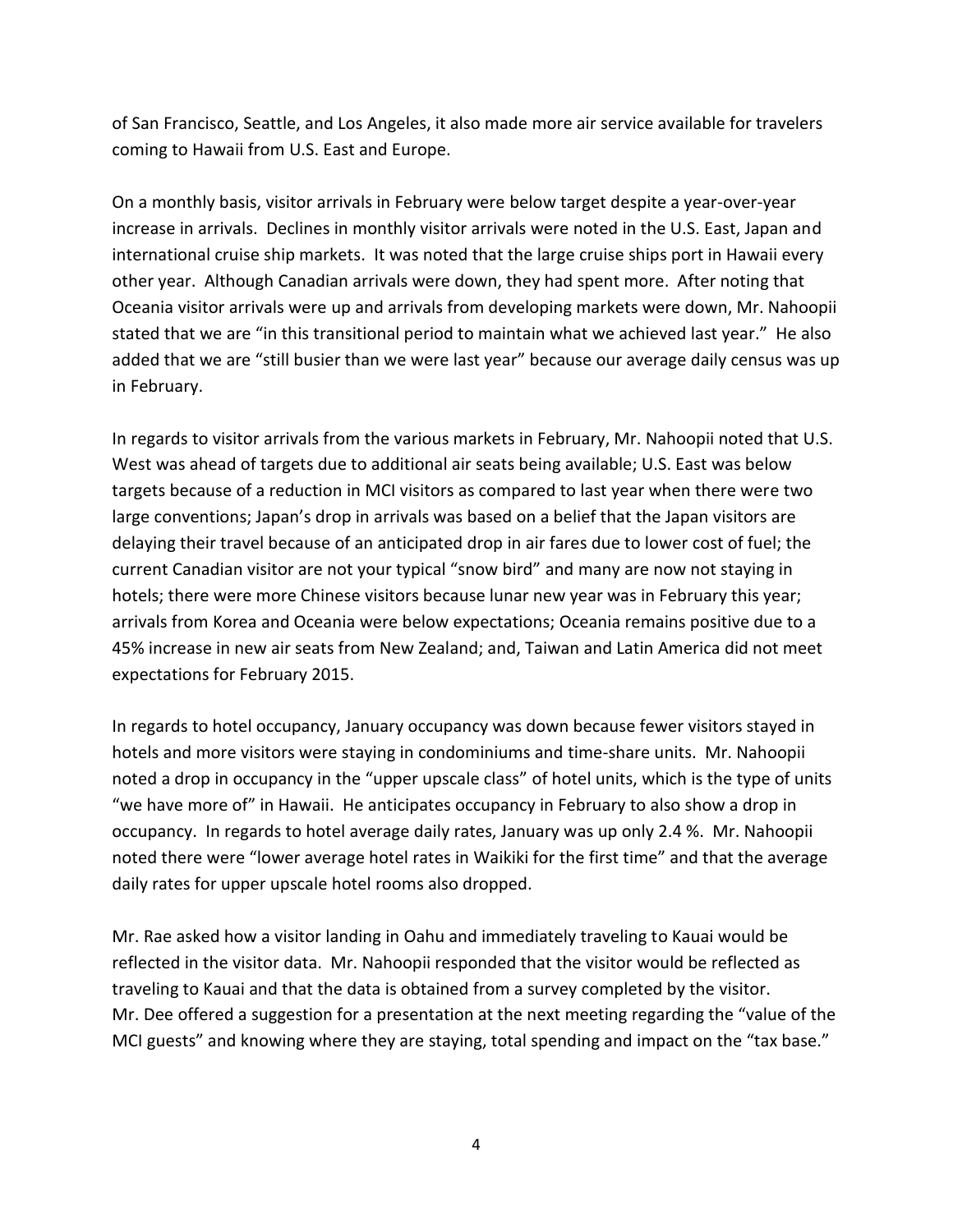In response to Mr. Dee's inquiry, Mr. Nahoopii provided PowerPoint slides depicting the differences in expenditures between the major markets as of February 25, 2015. Initially, in regards to visitor arrivals and visitor days, Mr. Nahoopii presented slides depicting the following: although U.S. West visitors continues to be a "dominant force" in the industry with "high arrivals," they are staying "shorter;" the U.S. East and Japan visitors "stay shorter" while Oceania and Canadian visitors "stay longer." In regards to spending categories by each market, he noted the following: food and beverage is a "big chunk" of expenditures for the U.S. West visitor; U.S. West, U.S. East and Japan spend a lot for lodging; Chinese visitors spend "big" on shopping; and, attractions is "big" for the Canadian visitors. In regards to per person per "trip" spending, which measures how long visitors stay and spend "per trip," he noted that visitors from China, Europe and Latin America are strong contributors towards spending per trip followed by Canada and U.S. East. In regards to total expenditures by market, reflecting the return on investment in marketing, U.S. West (30%) continues to lead in total expenditures followed by U.S. East (27%), Japan (13.3%), Canada (13.3%), Oceania (4.9%), China (3.1%), Korea (2.3%), and Europe (1.9%).

Mr. Nahoopii continued his PowerPoint presentation by presenting slides depicting visitor expenditures within various expenditure categories. In regards to expenditures for food and beverage, U.S. West visitors continue to be the "largest contributor" towards spending in this expenditure category and "follows with this market leading in total expenditures." U.S. East visitors spend the most for entertainment and recreation, especially for "activity spending." Visitors from U.S. West, U.S. East and Canada spend the most on transportation expenditures, including trips to the neighbor islands. Canadian expenditures for transportation reflect their frequency of travel to the neighbor islands. In regards to expenditures for shopping, Japan visitors continue to spend the most. Chinese visitors also "spend a lot" despite having a smaller number of visitors. U.S. West and Canadian visitors contribute the most towards lodging expenditures. Despite the large number of Japan visitors staying in hotels, their stays are shorter. Finally, Mr. Nahoopii noted many U.S. East visitors rely on cruise trips when traveling to Hawaii.

Mr. Dee stated it would be "good to look at this over time" and what visitors will contribute the most to transient accommodations tax revenues.

#### **The meeting was recessed at 10:32 a.m. The meeting was reconvened at 10:45 a.m.**

**7. Presentation of Resident Sentiment**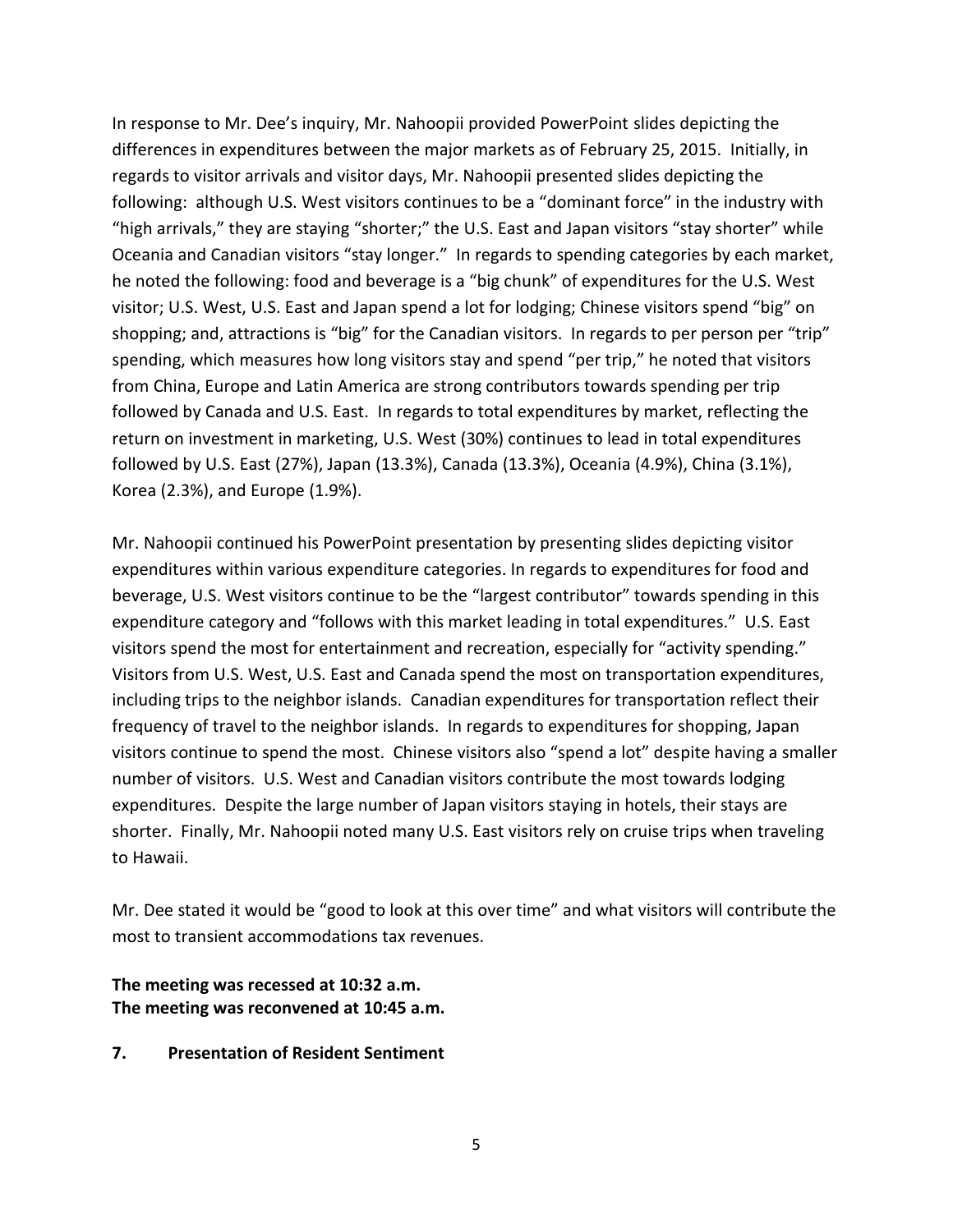Mr. Nahoopii introduced Barbara Ankersmith, President of Qmark Research, who conducted a survey of residents' opinions on tourism. The survey was a continuation of similar surveys conducted in 2010 and 2012. Ms. Ankersmith stated that the telephone survey was conducted during the period September 2014 through October 2014; that 1,664 interviews were conducted and each interview was approximately 15-16 minutes long; that there is a 2.4% margin of error or a 95% level of confidence; and, that the results were weighed to reflect the population on each island. She provided a PowerPoint presentation, entitled "HTA Resident Sentiment Study, March 2015," and offered various findings comparing the opinions of residents obtained from surveys in 2010, 2012 and 2014 using mean ratings of 10 (highest) to 0 (lowest).

She noted that the overall "perception of the tourism industry in Hawaii remains stable with a mean rating of 8.06." She noted that more residents not in the tourism industry have a more favorable opinion of tourism than those residents in the tourism industry. In response to a question on how you would rate the overall impact tourism has on you and your family, 45% of residents responded that tourism has been "mostly positive." Neighbor island residents have a more favorable response.

Ms. Ankersmith continued her presentation by showing slides depicting the mean ratings in 2014 for the following statements on tourism benefits: creates many well paying jobs for residents (6.78); creates shopping, restaurants, and entertainment opportunities for residents (7.63); creates jobs that have opportunities for advancement (7.0); helps to preserve Native Hawaiian culture and language (5.63); helps to sustain Hawaii's natural resources, parks, and cultural sites (6.21); is an industry that enhances residents quality of life (6.46); sponsors festivals, activities and sports events for residents and visitors (7.04); and, makes me feel more connected to my community (5.0).

The survey also indicated that 64% of residents "strongly" or "somewhat agree" that tourism has brought more benefits than problems. Ms. Ankersmith noted residents younger than 35 years old and visitor households were less likely to agree that tourism brought more benefits than problems. In response to a question from Ms. Stone whether other "charts" could support the "overall" findings, Ms. Ankersmith stated there are other detailed findings in "165 additional tables" that have not been presented and will support the overall findings presented in the PowerPoint presentation. In response to Mr. Rae's question whether the residents' responses could be "crossed checked" by zip code, Ms. Ankersmith stated that the responses could only be compared by region, such as the windward region.

Ms. Ankersmith also reported that 56% of the residents responded in the 2014 survey that "this island is being run for tourists at the expense of local people." She continued her presentation with tables depicting resident mean ratings in response to the following statements: "tourism in Hawaii increases traffic problems" (6.92), and reflected Maui and Kauai residents were more likely to agree with this statement while residents born in Hawaii were less likely to agree; "tourism results in a higher cost of living" (6.71); and, that "my island's economy is too dependent on tourism" (7.28) that reflected a rating which had dropped in 2014 and that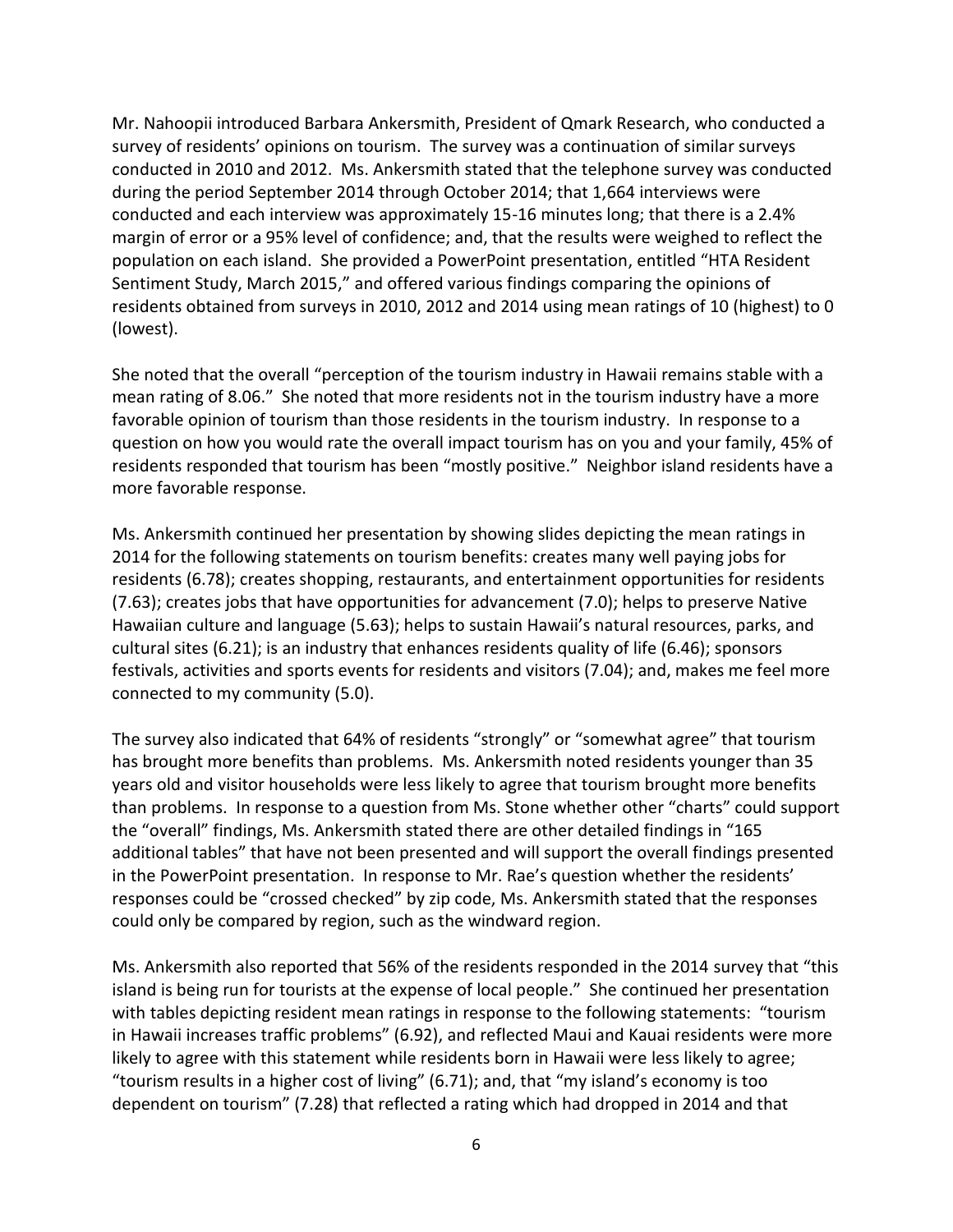residents from Maui and Kauai and within the visitor industry were more likely to agree with the statement.

Ms. Ankersmith reported that residents provided a 5.3 mean rating of agreement to the statement that "tourism currently presents Native Hawaiian culture in an authentic manner." The "less educated and affluent" were more likely to agree with the statement while neighbor island residents were less lively to agree. Mr. Salā expressed his strong sentiment that Native Hawaiians should present the Native Hawaiian culture in an authentic manner and it should not be the tourism industry. The tourism industry does not define the Native Hawaiian culture nor is it responsible for promoting the culture. Mr. Nahoopii acknowledged Mr. Salā's sentiment but noted that the HTA strategic plan identifies the tourism industry as being responsible for promoting the Native Hawaiian culture. Mr. Salā suggested that this question regarding the promotion of Native Hawaiian culture should be revised.

Ms. Ankersmith continued her presentation and reported on the resident mean ratings on their agreement to the following statements: "tourism is consistent with community values on this island" (5.83); "tourism should be actively encouraged on my island" (7.26); "funds should be spent to promote tourism in Hawaii" (6.85); "tourism makes me feel special because people travel to see my island's unique features" (6.46); "I feel like I have a voice in my island's tourism development decisions (4.26); and, "tourism in Hawaii reminds me that we have a unique culture to share with visitors (7.7).

Finally, Ms. Ankersmith reported on "new questions" that were asked in the 2014 survey and related to the Hawaii Tourism Authority ("HTA"). Initially, she reported that "three in four residents had heard of HTA prior to taking part in the study" and there were more awareness of HTA by higher income and educated residents. When residents who were aware of HTA and asked to provide their own responses to what they perceived were the duties of HTA, the residents provided the following overall (all islands) responses: "promote tourism" (70%); "don't know" (9%); "bring money into State/benefit economy" (6%); "market research/data collection" (5%); and, "assist tourists in need/help in emergencies, crisis" (5%). She also reported on the resident mean ratings on their agreement to the following statements regarding what the HTA should do: "market and promote tourism in Hawaii" (7.57); "maintain communications between the community and the tourism industry" (6.13); "seek solutions to tourism issues in the community" (6.34); "increase the number of routes and the number of air seats into Hawaii" (6.79); "encourage authentic portrayal of Native Hawaiian culture" (6.26); "provide a safe visitor experience" (7.11); "develop quality tourism products" (6.91); and, "increase the amount of quality jobs, managerial development, and career pathways in tourism" (6.37).

Mr. Nahoopii stated the various resident sentiment surveys over the past years continue to reflect that "when we are in a down market," the survey tends to favor tourism, and when we are in a "up market," the survey tends to be unfavorable to tourism. He summarized "what we have learned" from the 2014 survey as follows: residents support tourism, especially on the neighbor islands; residents understand the "story of tourism;" that residents know tourism "is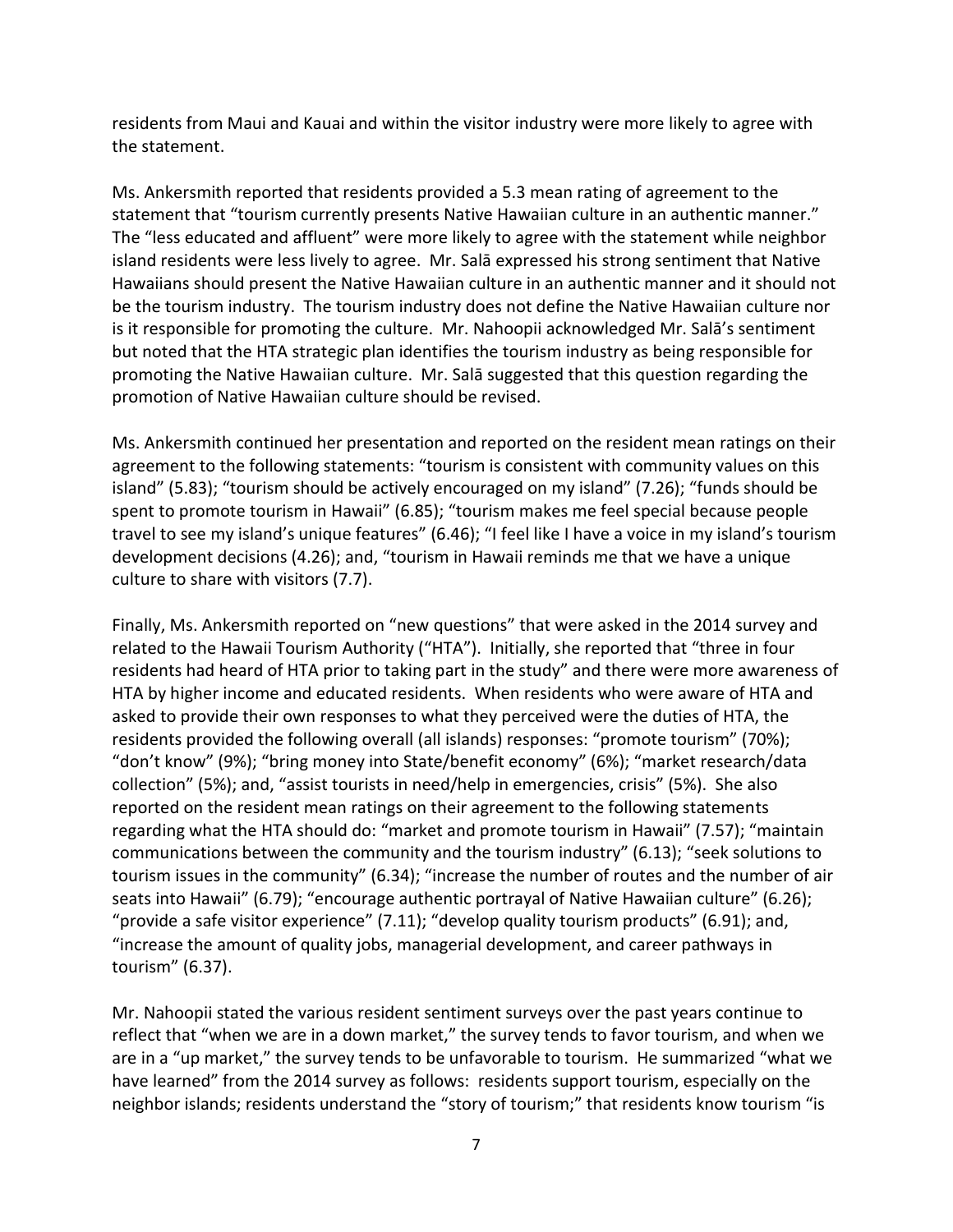important;" and, that tourism brings money in, but "need to balance the impact" of tourism on the resident's quality of life. Ms. Ankersmith added that on an "overall basis," the resident's sentiment on tourism "is positive."

In response to a question from Ms. Stone regarding the distribution of the resident sentiment survey to the public, Mr. Nahoopii confirmed that a summary would be prepared for the media.

Mr. Salā emphasized again his position that it is not tourism's responsibility to present Native Hawaiian culture. Instead, HTA is responsible for collaborating with the Native Hawaiian community to promote tourism.

# **The meeting was recessed at 11:21 a.m. The meeting was reconvened at 11:27 a.m.**

## **8. Presentation, Discussion and Approval of HTA's Financial Reports**

Mr. Togashi reported on the HTA's financial statements as of February 28, 2015 for the Tourism Special Fund and Convention Center Enterprise Special Fund. (The financial statements were previously distributed to the Board members.)

In regards to the Tourism Special Fund, he reported the following as of February 28, 2015: that there is \$69.8 million in cash and investments; that of the \$92.3 million allocated to the FY 2015 budget, \$58.2 million has already been contracted or committed; and, that the Fund received \$6.8 million in TAT revenues in February for a year-to-date total of \$54.7 million. In regards to the Convention Center Enterprise Special Fund, he reported the following as of February 28, 2015: that there is \$31.5 million in cash and investments; that there is \$2.8 million in accounts receivable; that \$13.3 million is in reserve and earmarked to fund future repair and maintenance projects, large equipment purchases, unexpected future convention center shortfalls, operating capital, and convention center incentives; that the Fund received \$2.75 million in TAT revenues in February for a year-to-date total of \$22 million; and, that the year-todate operating loss for the convention center is \$2 million. Currently, the projected operating loss is \$3.1 million in comparison to the budgeted operating loss of \$3.54 million.

Mr. Togashi found that "spending was according to budget, except for positive variances from convention center operations." Mr. Corteway made a motion to approve the HTA financial statements as of February 28, 2015. Mr. Dee seconded the motion, which was unanimously approved by all the Board members present without any objection.

## **9. Update on President and CEO Search Process**

Mr. Salā updated the Board on the search process for the President and CEO. He reported that the vacancy and hiring announcement was advertised in the Honolulu Star Advertiser, Pacific Business News, the Business Wire and social media. The application deadline was February 4, 2015. Among the 23 applicants, 7 applicants were on a short list and asked to provide a mission